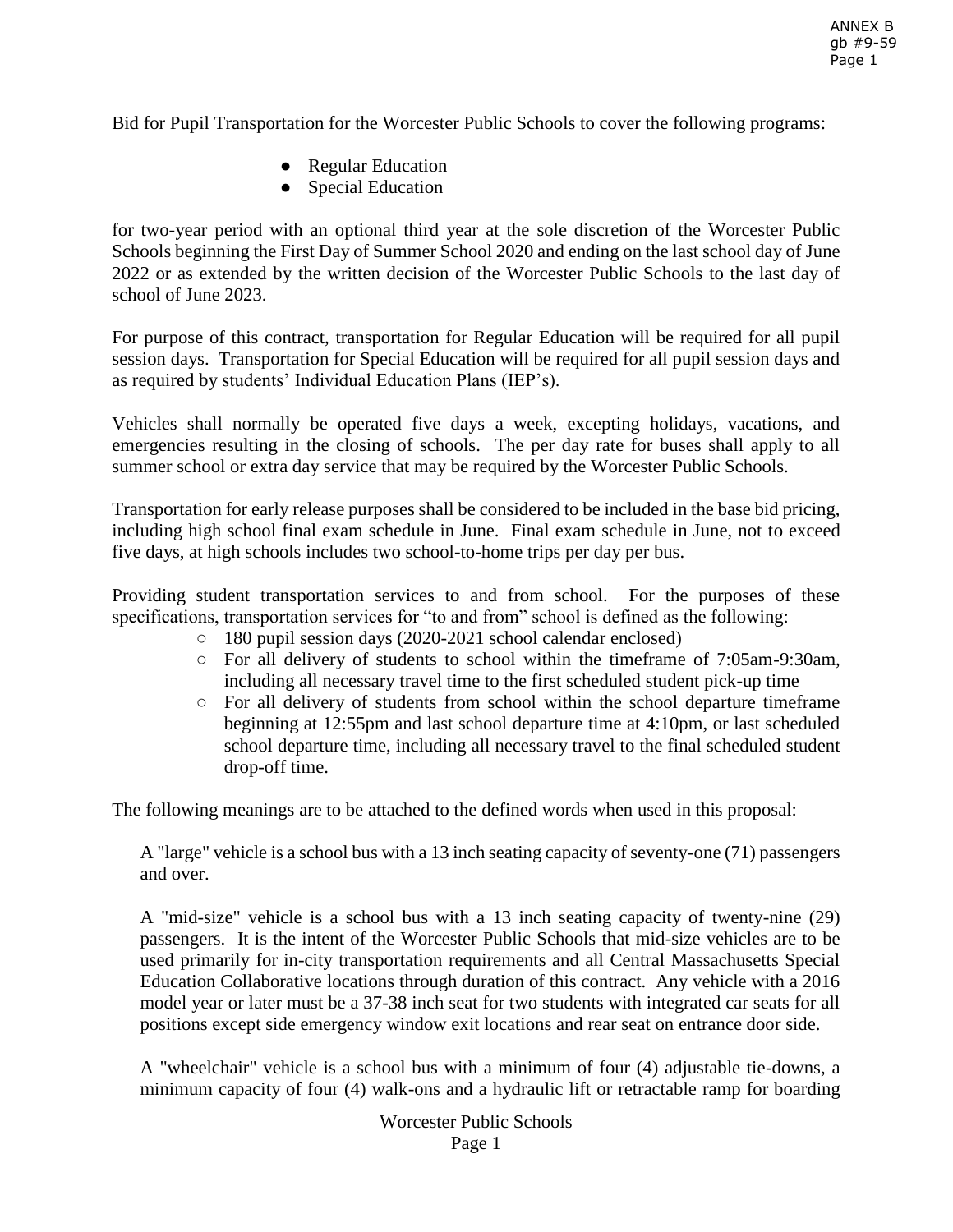and discharging wheelchair pupils. Pupils/wheelchairs must be secured in a forward-facing position. All wheelchair buses must contain a fire blanket as per the specification in Appendix A.

Bidders shall be required to submit the following pertinent information with the bid submittal:

- A balance sheet and a statement of profit and loss, prepared and certified by the bidder's certified public accountant, which reflects financial status for each of the last three (3) corporate fiscal years.
- A bank letter of reference from the bidder's principal financial institution.
- Bidders shall furnish a certificate or letter to the City of Worcester Purchasing Director from an insurance company legally authorized to act within the Commonwealth of Massachusetts indicating that the bidder is insurable to the extent required by these specifications.

Bidders shall be required to submit the following pertinent information at time of contract award:

● Within 30 days of contract execution, the successful bidder must provide the City of Worcester Purchasing Director proof of performance bond from an acceptable surety company for 100% of the annual contract value for the two years covering the First Day of Summer School 2020 and ending on the last school day of June 2022. Within 30 days upon the written decision of the Worcester Public Schools to extend the contract for a period of one year, the performance bond shall be provided for the final year.

The Worcester Public Schools reserves the right to investigate the financial responsibility of any or all bidders and surety companies to determine what assurance the Worcester Public Schools may have of subsequent service. It further reserves the right to withhold the award of this contract if the bidder is unable to furnish satisfactory evidence of adequate ability and experience to execute this contract as specified.

Upon award of the contract, and by the first day of each subsequent contract year, the contractor shall deposit with the City of Worcester Purchasing Director, certificates from an insurer to the effect that the insurance policies required in the below Insurance section have been issued to the Contractor. The certificates must be on a form satisfactory to the Worcester Public Schools.

# RULE OF AWARD

The Worcester Public Schools shall award the contract to the lowest responsible and eligible bidder on the basis of competitive bids. The words "lowest responsible and eligible" shall mean the bidder whose bid is the lowest of those bidders possessing the skill, ability and integrity necessary for the faithful performance of the work.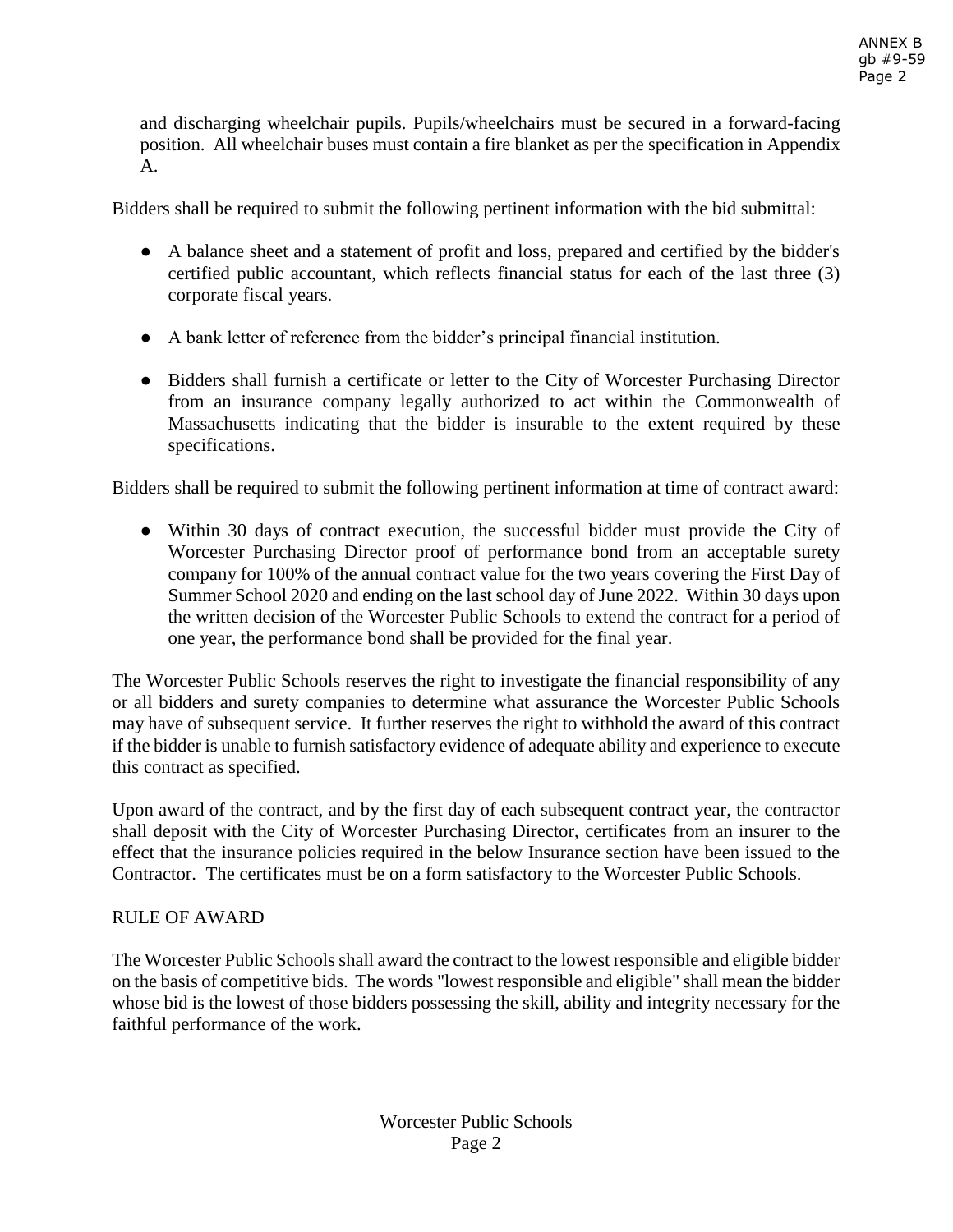A contract shall not be awarded to a bidder if that bidder cannot accommodate all pupils with vehicles currently owned or leased unless the bidder submits proof of ability to obtain sufficient vehicles to perform the contract.

# INSURANCE

The Contractor agrees at its sole expense to procure and keep in force, during the entire period of the Agreement, public liability and property damage liability insurance protecting the City of Worcester, the Worcester Public Schools and officers thereof, the Contractor, drivers, and other related personnel. The Contractor will have the City of Worcester named as an additional named insured on the required insurance policies and this will be shown on the certificates of insurance. All certificates of insurance should bear a 30-day written notice of cancellation on their face.

Contractor will supply the Worcester Public Schools with certificates of insurance showing coverage for General Liability written on a comprehensive form, including Contractual Liability, with bodily injury limits of Fifteen Million Dollars (\$15,000,0000).

Contractor will supply the Worcester Public Schools certificates of insurance covering Motor Vehicle Liability on all types of owned, hired and non-owned motor vehicles, including garage liability, on a state form with bodily injury liability limits of One Million Dollars (\$1,000,000.00) per person and Fifteen Million Dollars (\$15,000,000.00) per accident and property damage limits of One Million Dollars (\$1,000,000.00) per accident.

The Contractor may obtain these insurance limits either through a single carrier or through a combination of primary carrier and umbrella insurance.

The Contractor shall furnish the School Committee with certificates showing that all employees who shall be connected with this work are protected under Worker's Compensation insurance policies and said policies should bear a thirty (30) day notice of cancellation on their face.

The Contractor agrees to keep in force, at all times during the terms of the contract, a policy or policies of insurance as specified in the General Laws of Massachusetts. All of these policies shall be continuously carried during the term of the contract by the Contractor. The Contractor shall also provide extra-territorial coverage and guest insurance.

The successful bidder shall provide additional copies of these policies with the Superintendent of Schools by July 1 annually.

### **DURATION**

Contract will be awarded for a two-year period with an optional third year at the sole discretion of the Worcester Public Schools beginning the First Day of Summer School 2020, which may be before July 1, 2020, and ending on the last school day of June 2022 or as extended by the written decision of the Worcester Public Schools to the last day of school of June 2023.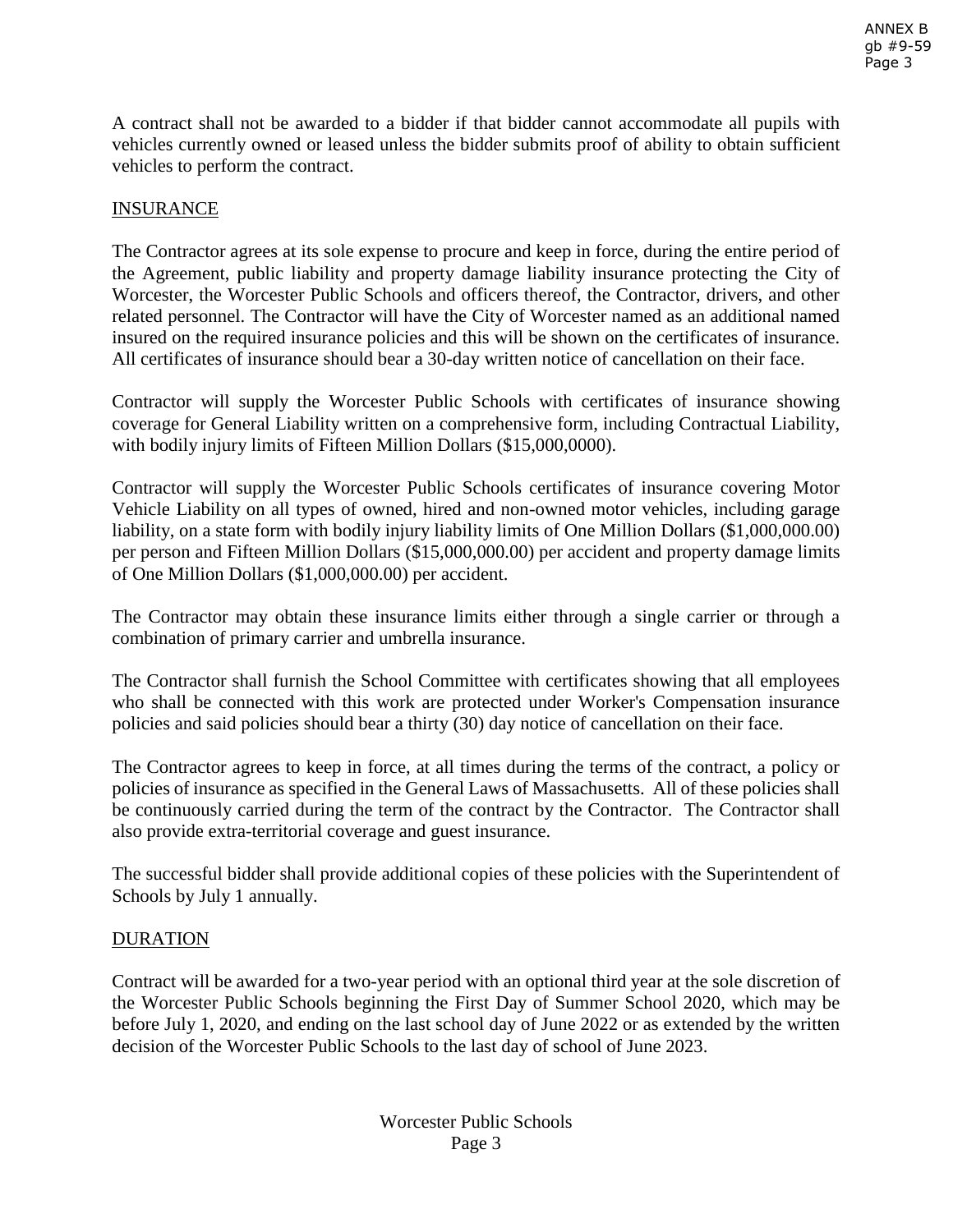The Worcester Public Schools will make the determination of the extension of the contract for the 2022-2023 school year no later than October 1, 2021. By November 1, 2021, the Contractor will furnish proof of performance bond from an acceptable surety company for 100% of the annual contract value for the final year of the contract ending in June 2023. Failure of the Contractor to provide said performance bond may result in the revocation of the extension of the contract.

# **VEHICLES**

No vehicle to be used in fulfilling the terms of this agreement shall be more than 10 years old, or show more than 150,000 miles on its odometer at any time during the life of this contract. However, the average age of the vehicle fleet shall not be greater than six (6) years. When the term "year" is used it is understood that "model year" is intended in defining the age of the bus, as per the manufacturer installed label, which includes model year and label. Examples of these manufacturer labels are included Annex B.

All federal laws, local laws, and laws of the Commonwealth of Massachusetts, and all regulations of the Registry of Motor Vehicles, the Department of Public Safety, the Department of Transportation, the Department of Public Utilities, the Department of Education, where applicable, and ICC regulations relating to the use, maintenance and operation of motor vehicles or school buses shall be and are hereby made a part of this contract. Contractor agrees to comply with all such laws and regulations as they now exist or as they may be amended or promulgated during the life of this contract.

The Worcester Public Schools does not assume any responsibility for any change in state or federal laws concerning school transportation which may occur during the duration of this contract.

All buses shall be constructed, equipped and maintained in conformance with all applicable laws, regulations, and rules of the Federal Government and Registry of Motor Vehicles. The attention of all concerned is particularly directed to the following sections of Chapter 90 of the General Laws of the Commonwealth of Massachusetts:

- Section  $1 -$  Definitions
- Section 1A School Bus Registration
- Section 7A Inspection of School Buses
- Section 7B Requirements as to Equipment and Operation of School Buses
- Section 7C Registrar may establish Minimum Standards for Construction, etc. of School Buses
- Section 14 Precautions for Safety
- Section 17 Speed limit in Operation of School Buses

Buses furnished must comply with the General Laws of the Commonwealth of Massachusetts and the rules and regulations of the Registry of Motor Vehicles relating to the transportation of school children.

All vehicles will comply with Federal School Bus Safety Standards. All vehicles shall provide for safety egress. All vehicles shall have fire-retardant seat materials.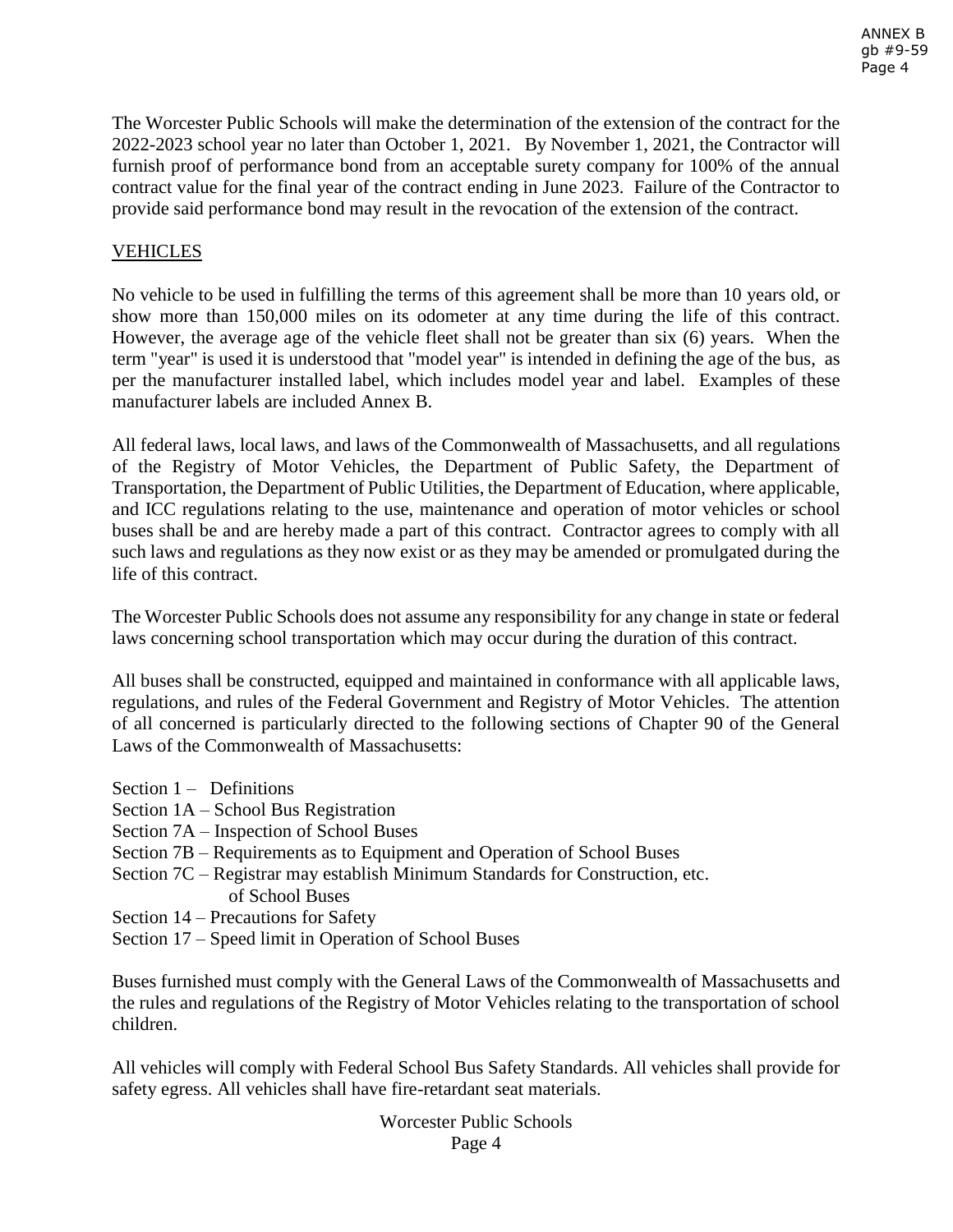All vehicles shall be kept clean, mechanically safe, and be equipped with working heaters. In all mid-size and wheelchair buses, vehicles must be also equipped with working air conditioners.

All mid-size and wheelchair vehicles, seats must meet spacing requirements as per Federal Motor Vehicle Safety Standard Number 222 regarding compartmentalization and be equipped with simultaneous load color-coded seat belts. The seat covering must be of flame-retardant material.

All mid-size and wheelchair vehicles, used in accordance with this contract, must be equipped with an integrated child restraint in each seat to accommodate children up to 50 pounds. The installed seats must be equal to or exceed the specifications of the C.E. White integrated school bus seat or the Collins DuraStraint integrated school bus seat. All restraints must be in good working order. All vehicles are subject to inspection at any time by an authorized representative of the Worcester Public Schools.

All wheelchair lifts must comply with Federal Motor Vehicle Safety Standard Numbers 203 and 204.

The Contractor shall keep the vehicles or buses in good working condition and furnish all necessary fuel, oil, grease, tires, maintenance and repairs through the entire period of the contract; and to comply with all applicable motor and equipment laws of the Commonwealth of Massachusetts. The Contractor shall, on request, provide the Worcester Public Schools Director of Transportation with written verification of such compliance.

Each vehicle shall clearly identify the contractor name in letters not less than 2" height. Each vehicle shall clearly identify the WORCESTER PUBLIC SCHOOLS in letters not less than 6" height. These vehicle markings must be done in a size, style, and location approved by the Superintendent of Schools for the Worcester Public Schools.

The Contractor shall ensure that all vehicles are equipped with drop-down tire chains (On-Spot Insta-Chain, or approved equal) for use when road conditions require their use.

Each large vehicle shall be marked along each side and the rear perimeter with 3M reflective tape or equivalent, having the same reflective quality as that of the 3M tape. "School Bus" signs on the front and rear of each vehicle shall be of 3M reflective material or equivalent, having the same reflective quality as that of the 3M tape.

All buses shall have a system of mirrors that will give the seated driver a view of the immediate area of the roadway to each side of the bus, and of the area in front of the front bumper. All drivers, in seated position, shall have full view of students boarding and departing from the bus as required by law. All new vehicles used in accordance with this contract shall be equipped with heated exterior mirrors.

Written reports of conditions of buses, as determined at the time of inspection by the Massachusetts Registry of Motor Vehicles or appropriate state inspection authority, shall be presented to the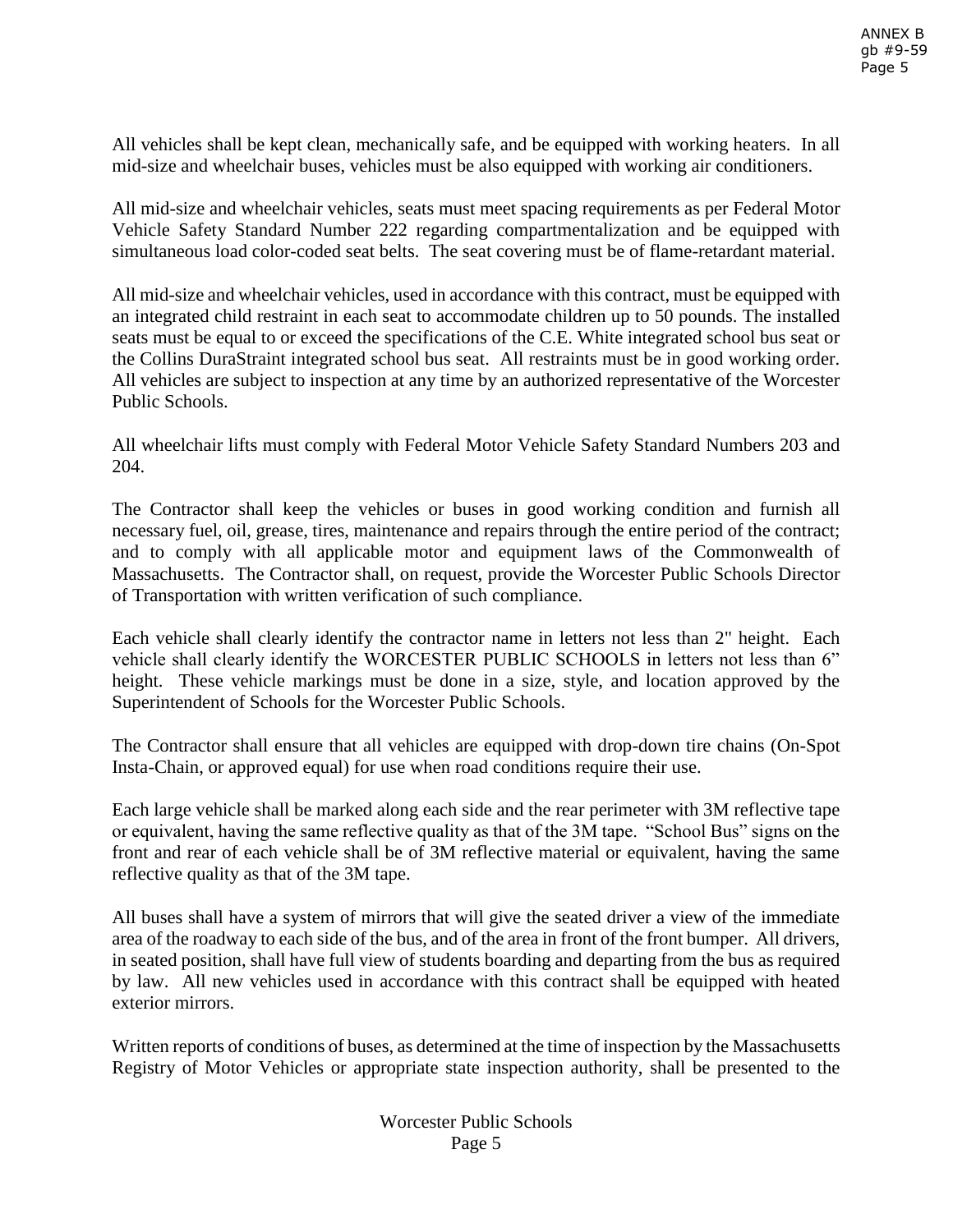Superintendent of Schools or designee no later than ten (10) working days following the date of each inspection.

All vehicles shall be equipped with a working two-way radio licensed by the Federal Communication Commission (FCC) to enable the driver to communicate with central dispatching at any time students are being transported. However, in accordance with Massachusetts General Laws, Chapter 90, Section 7b, no person shall operate a moving school bus while using a mobile telephone except in the case of an emergency. For the purpose of this paragraph, an emergency shall mean that the operator of the school bus needs to communicate with another to report any of the following: (a) that the school bus is disabled; (b) that medical attention or assistance is required for a passenger on the bus; (c) that police intervention is necessary for the personal safety of a passenger or to otherwise ensure the safety of the passengers; and (d) the presence of a disabled vehicle or an accident in the roadway. Upon award of this contract, the contractor must supply the Worcester Public Schools with eight new programmed two-way radios (portable hand held with charger and extra battery per unit) with all frequencies used in connection with the operation of this contract.

The rear emergency door of each vehicle shall be equipped with an audible device that requires that the driver walk the interior length of the vehicle prior to exiting the vehicle to disengage the audible device. These devices should be equal to or exceed the specifications of those manufactured by "C.R.S."(Child Reminder System) and "Child Check Mate Systems."

All vehicles used in connection with this contract with a 2016 model year or later must be equipped with a factory installed high-visibility seat belt for the bus driver. All other vehicles must be equipped with a high visibility seat belt cover.

The contractor shall provide a detailed description of each vehicle to be used in connection with the contract. The description shall include manufacturer, manufacturer model number, year of manufacture, present mileage, seating capacity, and present condition. The Worcester Public Schools reserves the right to reject any unacceptable vehicle. The contractor must submit annual updated documentation to the Worcester Public Schools Director of Transportation identifying and detailing composition of the fleet to be used as of each of the following dates: a) August 1, 2020 b) August 1, 2021 c) August 1, 2022 if contract is extended for a one year period, or within 72 hours upon addition or deletion from the fleet.

No vehicle used as part of this contract may be parked on city streets overnight, during mid-day hours, or on weekends.

The Worcester Public Schools reserves the right to install on any vehicle used by the Contractor in performance with this contract real time video devices, or any other equipment, at any time during the duration of this contract and at its own expense.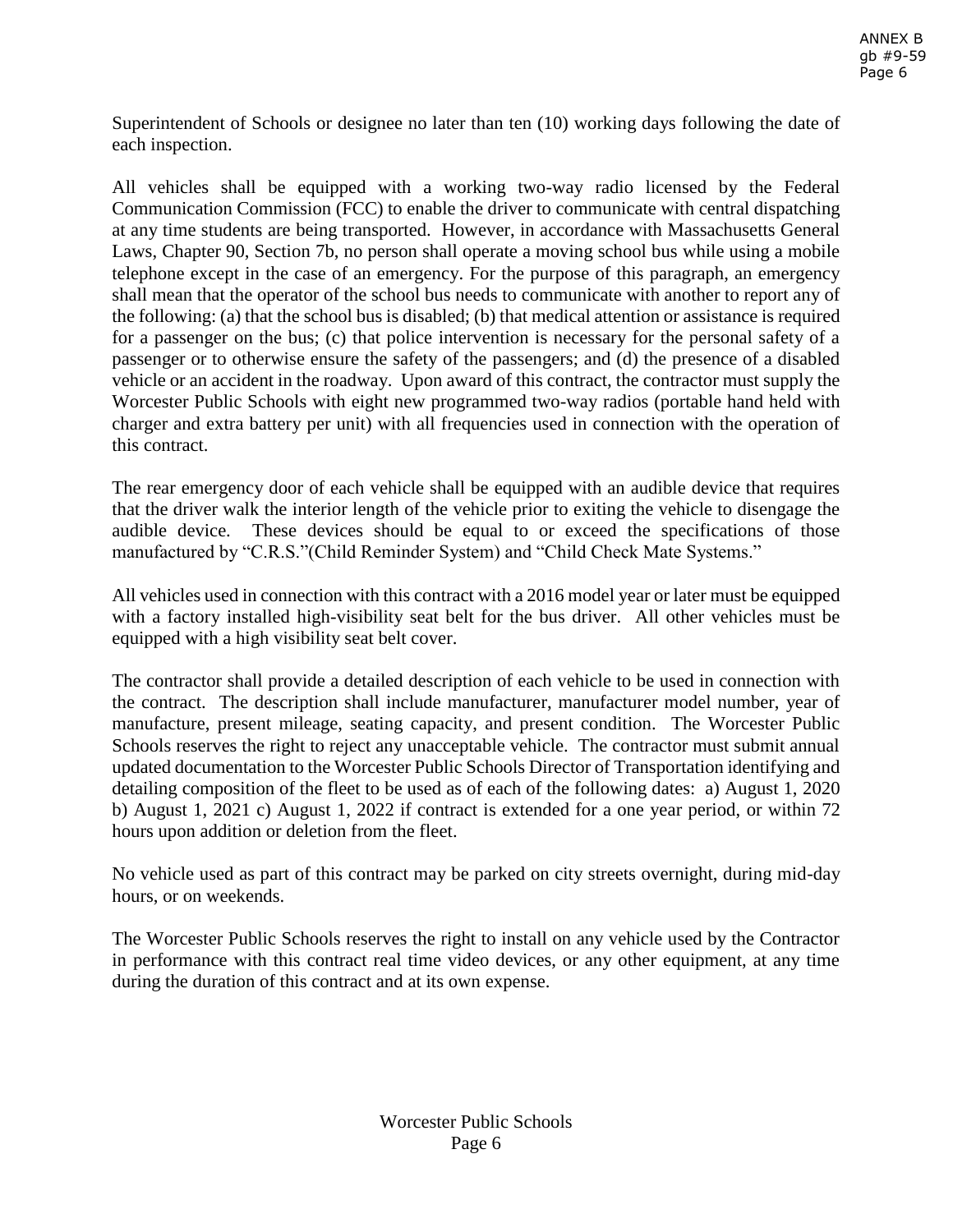#### VIDEO SYSTEM

The Worcester Public Schools use a four (4) camera Pro-Vision Channel Solid State Digital Recording System on its owned and operated school buses. For consistency and compatibility the contract must use this same system and no exceptions will be allowed. The specifications are attached in Appendix C. This digital recording system of four (4) video cameras and a digital recording unit shall be installed, maintained and operational for one-hundred (100%) of the vehicles. The location of the four (4) cameras will be determined by the Worcester Public Schools upon award of the final contract and will be consistently located for all vehicles included in this contract.

All video and data obtained in the mobile digital recording devices will become the sole property of the Worcester Public Schools. Sufficient removable spare SDXC memory cards in conformity to original specifications must be available to replace units that may be turned over to the Worcester Public Schools to ensure full compliance on all vehicles. The original removable SDXC card will be returned to the vendor as soon as practicable.

Cameras and the digital recording unit shall be used only in accordance with the policies and procedures of the Worcester Public Schools and all relevant state and federal regulations regarding student confidentiality. No video may be viewed prior to being turned over to a representative of the Worcester Public Schools.

The video system shall be supplied, installed and fully operable before the vehicle is used in connection with this contract.

#### REAL TIME GLOBAL POSITIONING SYSTEM

All vehicles used in connection with this contract must be equipped with a real time global positioning system (GPS) as included in Appendix D with no exceptions allowed. The contractor shall provide the Worcester Public Schools with full access to this system.

The real time GPS system shall be supplied, installed and fully operable in all vehicles before the vehicle is used in connection with this contract.

#### **PERSONNEL**

The Contractor agrees to assign a full time representative acceptable to the Worcester Public Schools to each site to which school bus drivers and/or monitors report daily. This (These) representative(s) are responsible for the terminal operations, including, but not limited to supervising dispatchers, safety trainers / supervisors, drivers, and monitors and shall be available to the School Administration for the purpose of conferences and consultations with a representative from the School Administration relative to bus schedules, bus routes, bus stops, pupil behavior, and other related matters. This (these) representative(s) shall not also perform any of these other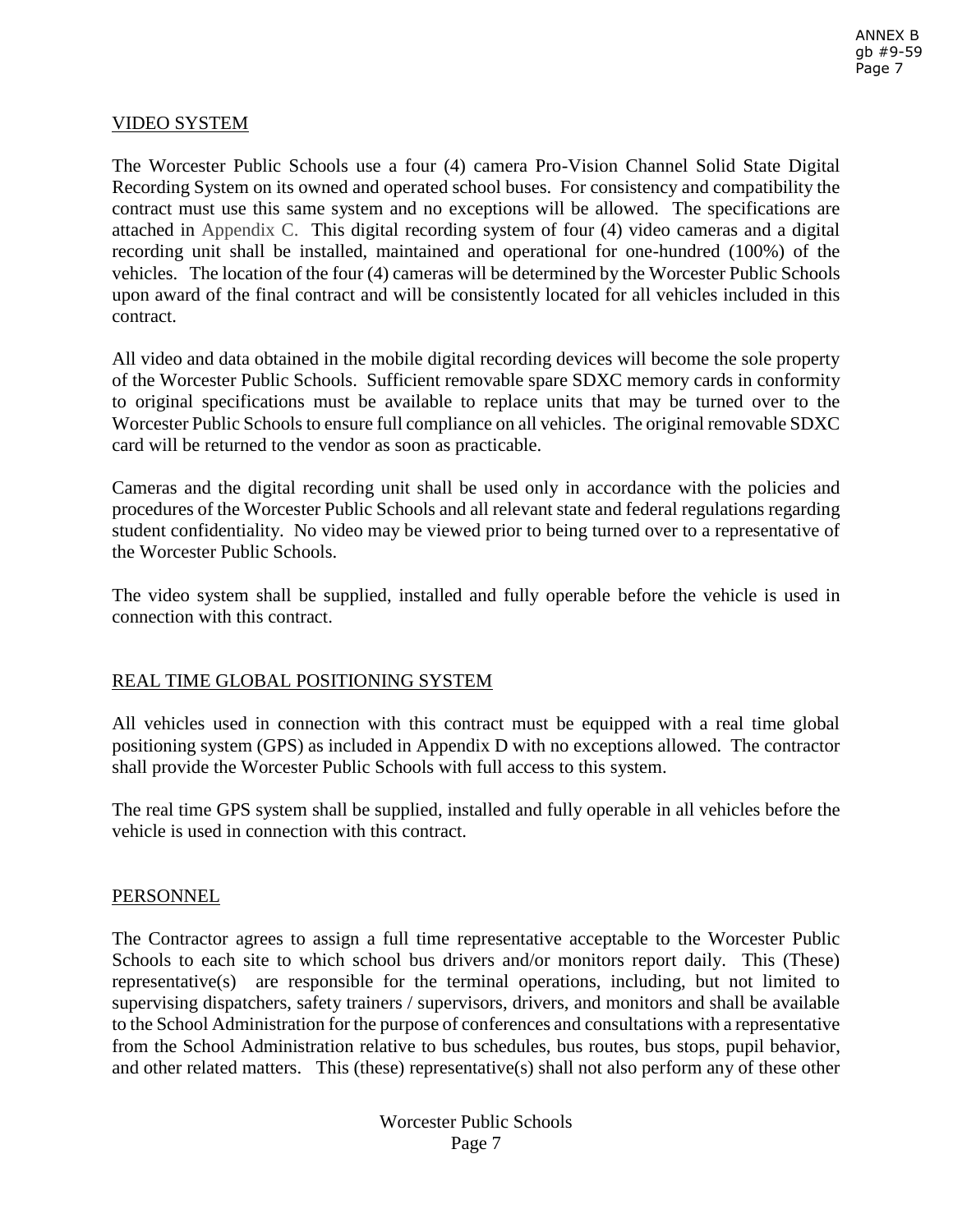duties without the express written prior approval of the Worcester Public Schools Transportation Director or designee.

Contractor shall permit vehicles required pursuant to this contract to be operated only by trained and competent drivers who hold valid licenses for the operation of school buses in the Commonwealth of Massachusetts. Immediately upon discovery of carelessness and/or incompetence, the driver or drivers shall be replaced. The bidder agrees to require references on drivers as a condition of employment.

No operator who has tested positive for alcohol and/or drug use, and/or has had his/her driver's license suspended or revoked for alcohol or drug related offenses, and/or has been convicted for operating any vehicle while under the influence of alcohol or drugs, at any time while they have possessed a driving license of any type shall be permitted to operate any vehicle under the terms of this contract.

The Contractor agrees to submit written health record reports on physical condition and freedom from tuberculosis of the drivers and monitors; and agrees to list name and the experience of drivers. Such a list to be updated by August 1 annually, or prior to being placed into service during the school year, and provided to the Director of Transportation.

All drivers and monitors employed by the Contractor pursuant to this contract shall not be younger than 21 and all State Law Age requirements must be met.

Special Education Bus Monitors shall be employed by the Contractor. At least one bus monitor or substitute shall be assigned to each Mid-Size and Wheelchair vehicle for each trip. Assignment of these bus monitors shall be subject to the approval of the Director of Transportation of the Worcester Public Schools as necessary.

Bus monitors and drivers are required to be trained annually, before the first day of school or prior to being placed into service, in immediate first aid, including but not limited to, CPR, EPI pen administration, and Crisis Prevention Institute (nonviolent prevention training). The Contractor shall provide acceptable documentation to the Worcester Public School that such annual training was provided.

The Contractor will insure that the Worcester Public Schools has a current list of drivers and their addresses at all times.

The Contractor will comply with the Department of Transportation's drug testing program and with M.G.L. C.71 §38R regarding C.O.R.I. (Criminal Offender Record Information. The Contractor will conduct criminal record checks in each state where the Driver has lived since he/she was sixteen (16) years of age, to determine if there have been any felony convictions. If the felony conviction in another state would have disqualified the applicant as a driver in Massachusetts (had the felony conviction been in Massachusetts), the Contractor agrees not to hire this person as a driver to transport students attending the Public Schools. The contractor shall certify and provide sufficient documentation to the Director of Transportation of the Worcester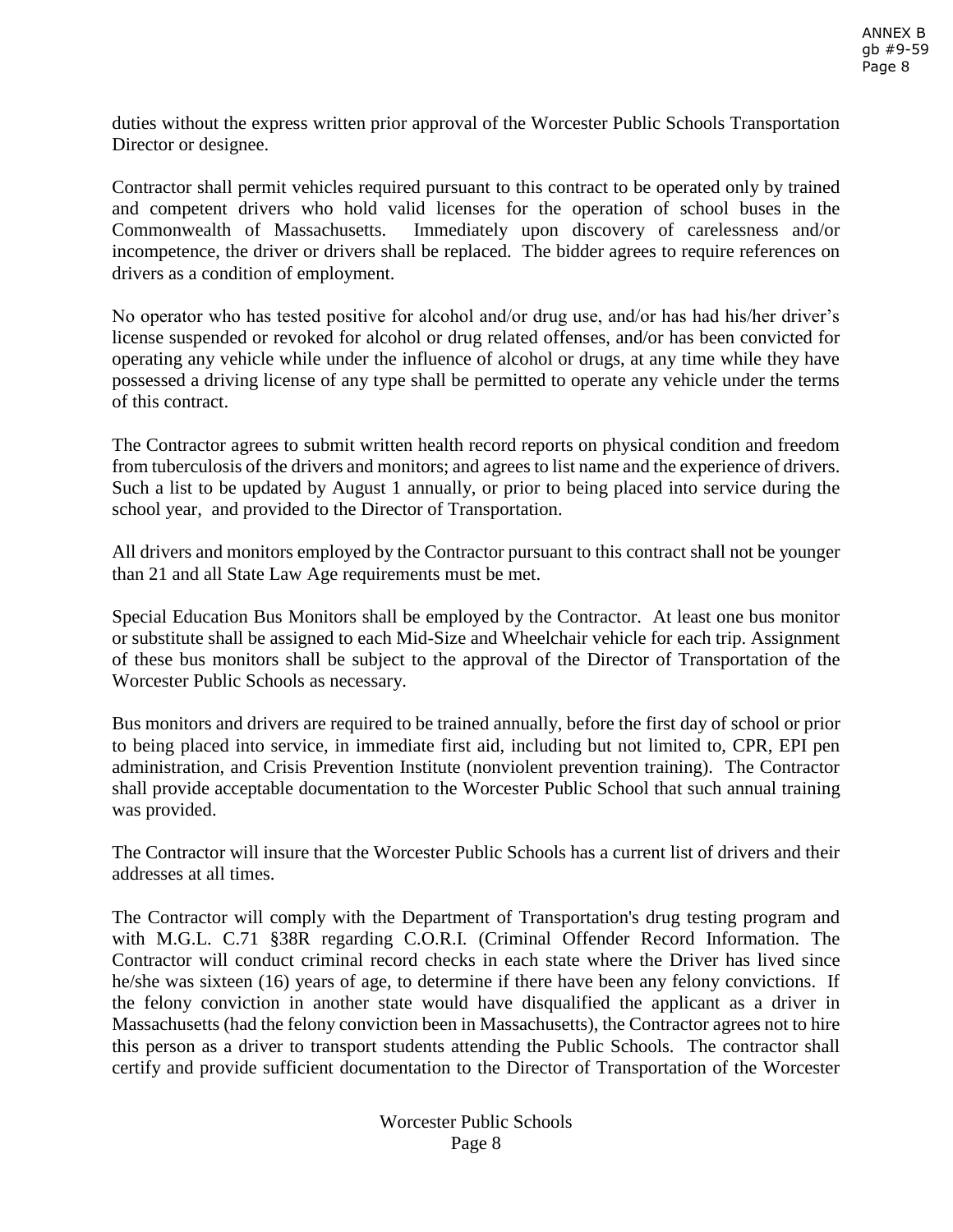Public Schools that this information was obtained for each driver prior to the driver being placed into service.

The Contractor must submit a C.O.R.I. REQUEST FORM as provided by the Worcester Public Schools for every bus monitor, licensed operator and substitute operator along with a copy of their license prior to being placed into service. The Worcester Public Schools will conduct a C.O.R.I check on all drivers at least every three years.

All drivers and monitors must complete the Statewide Applicant Fingerprinting Identification Service background check prior to being placed into service.

All bus drivers and monitors (including substitutes) are required to wear a photo identification issued by the Contractor that is clearly visible at all times while the school bus is in operation. All bus drivers and monitors must also wear safety vests at any time the bus is in operation as part of this contract.

Upon the recommendation of the Superintendent or assigned designee, the Contractor agrees to dismiss any driver for violating any of the rules and regulations of the School Committee and/or the General Laws of Massachusetts.

The Superintendent or assigned designee reserves the right to check the credentials of any drivers or monitor, and require replacement if unacceptable.

### SAFETY AND TRAINING

The Contractor shall administer a satisfactory safety program. Said program shall include, but not be limited to regularly scheduled safety meetings for Contractor's personnel. A safety supervisor shall ride with every driver at least twice per year for the purpose of observing their driving practices with respect to safety, mechanical operation, and conformance with applicable laws, rules and regulations, including adherence to published time schedules. This program shall be included in a formal, ongoing, in-service driver and monitor training and safety program for all drivers and monitors, including spare drivers/monitors and substitute drivers/monitors in accordance with M.G.L. Ch.71B. The Worcester Public Schools reserves the right to require a "on board evaluation" of any driver to be conducted by the Contractor's safety supervisor within two school days of the request. Results of these evaluations must be provided to the Director of Transportation of the Worcester Public Schools within 72 hours.

A list identifying those drivers who have satisfactorily completed this training is to be furnished to the Worcester Public Schools Director of Transportation annually. A list containing the names of the supervisor, the dates such supervision occurred, and the employees supervised on that date shall be provided to the Director of Transportation twice per year (February 1 and June 15) during the term of this contract.

The Contractor will make available information and instructions needed by drivers for the proper and safe transportation of students.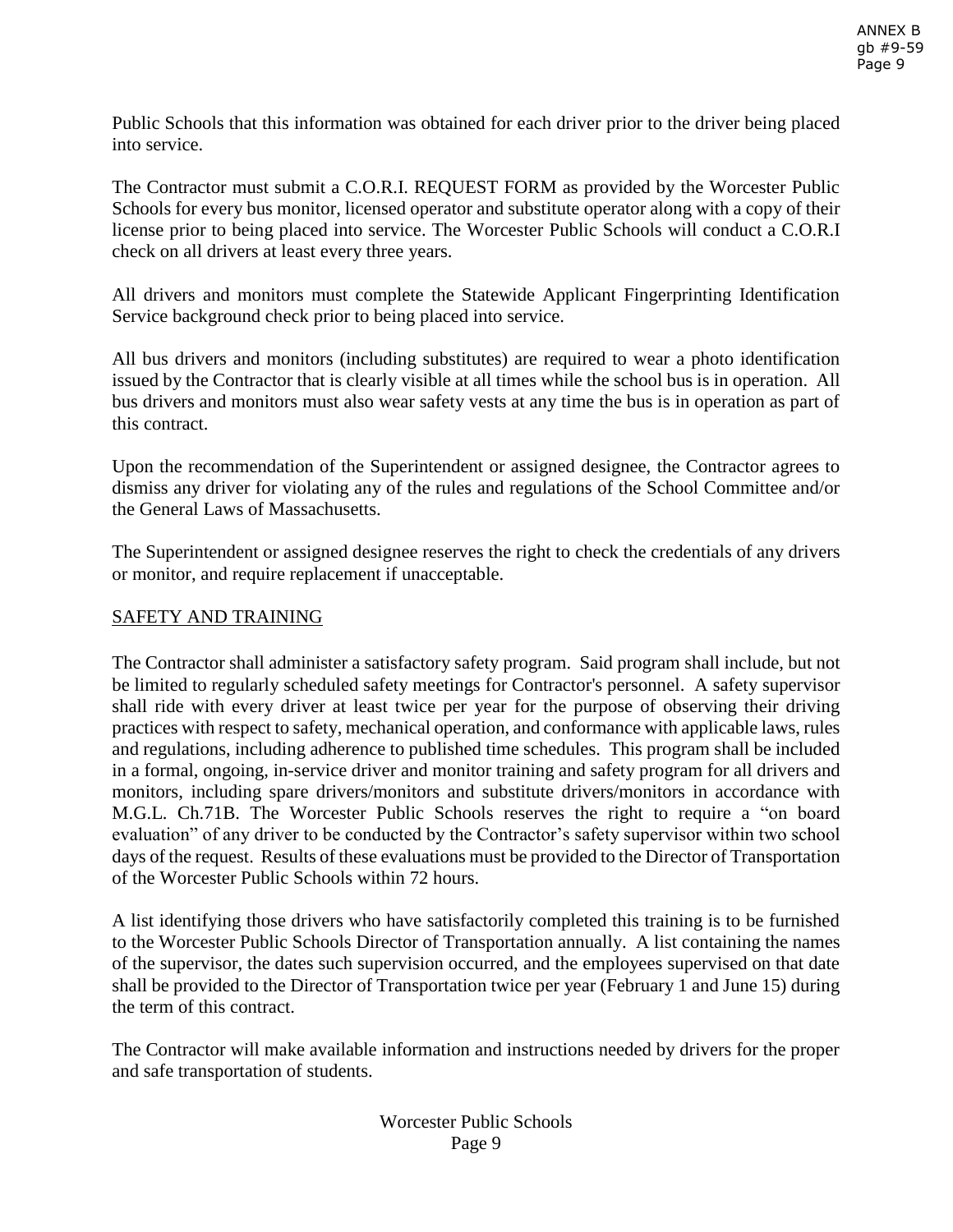No Special Education pupil will be dropped at any home other than his/her own without the approval in writing of the Superintendent or assigned designee.

No Special Education pupil will be dropped at a home that shows no evidence of a parent, guardian, or other supervising person. In the event a Special Education student cannot be dropped at home, the Director of Transportation will be notified immediately.

Students must be picked up and/or dropped off at stop locations authorized only by the Director of Transportation of the Worcester Public Schools or designee.

All vehicles shall carry students in accordance with the laws of the Commonwealth governing capacities. However, no vehicle shall carry students in excess of seating capacity.

The Contractor agrees to make available, at the Contractor's expense, a bus to be brought to each school for use in bus evacuation drills as required by M.G.L. Ch. 90. All evacuation drills will be performed by a Contractor's licensed school bus driver.

The Contractor shall take all necessary precautions for the maximum safety of all students and, specifically, he shall agree:

- a. that no one but the driver shall occupy the driver's seat;
- b. that the driver shall not leave the vehicle while the motor is running, and that the bus must not be in gear while the motor is running and the vehicle is stopped;
- c. that the doors of the vehicle must be kept closed while the bus is in motion;
- d. that he will not allow vehicles to be overcrowded;
- e. that there will be no smoking, vaping or use of tobacco products by the drivers or monitors at any time while on the school bus or while on any grounds owned or leased by the Worcester Public Schools;
- f. that drivers and monitors will be at all times courteous and exemplary in speech and behavior before said children;
- g. that drivers and monitors will not leave a vehicle unattended when children are in the vehicle;
- h. that drivers and monitors will not take disciplinary action against any child. Cases that warrant such action should be reported at once to the Principal of the school and the Director of Transportation;
- i. that Chapter 90, Section 7-B will be met-- No fueling shall take place while any school vehicle is occupied by passengers;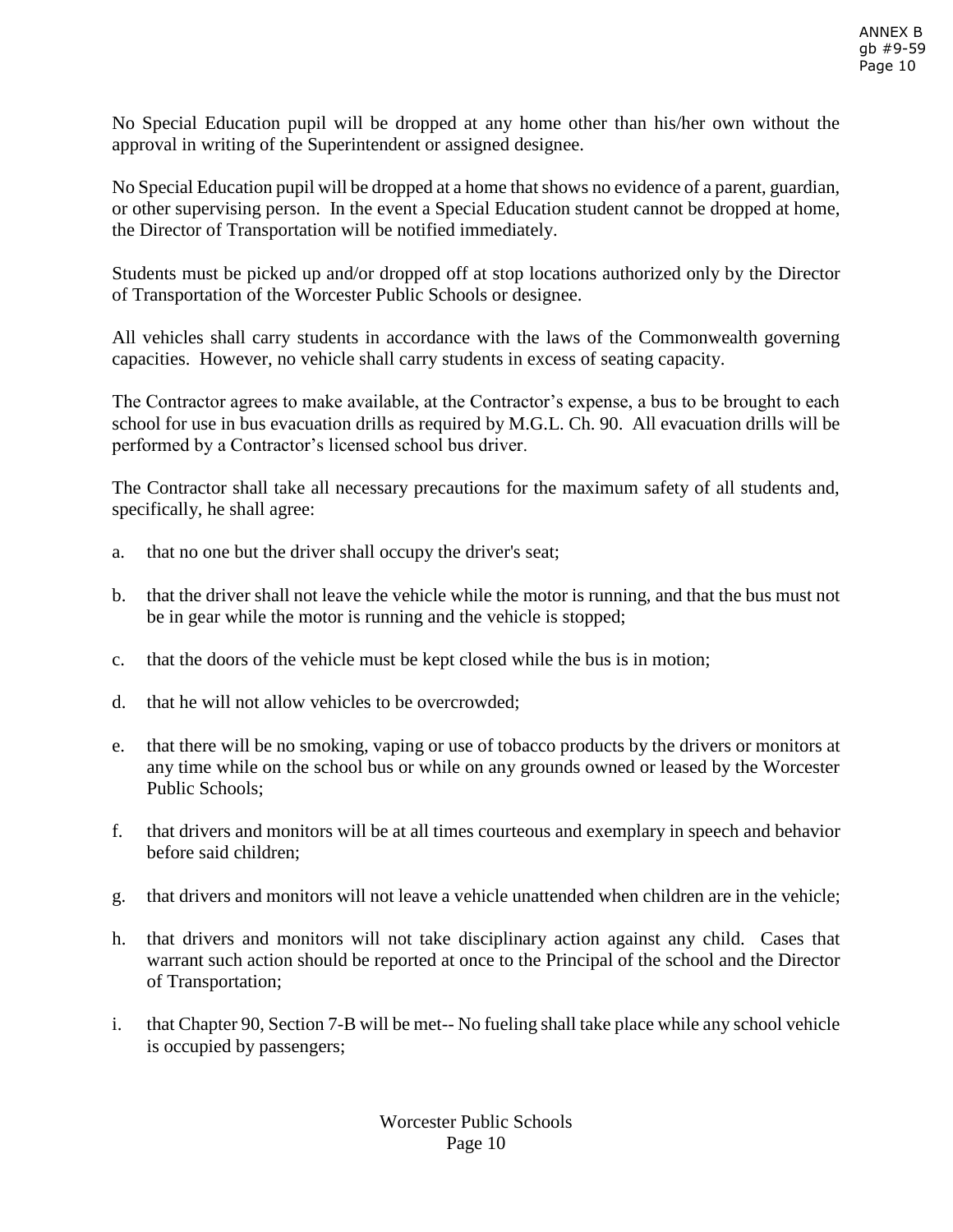- j. the speed and method of operation of school vehicles shall always be such as to insure a high degree of safety for the pupils, and shall be in compliance with all state and local laws regarding this aspect;
- k. that Chapter 90, Section 17 will be met -- that drivers must be operated a proper and reasonable speed not to exceed the posted speed limit.

# PUPILS

Only those persons authorized by the Worcester Public Schools shall be allowed to ride in the vehicles. Pupils shall include only those listed on the schedule. The schedule is subject to adjustment and/or modification during the school year.

The Worcester Public Schools shall have the authority to make such changes as are deemed necessary in adjusting times, dates, schedule, and routes or any other matters effecting the specific, individual needs of children.

Students with special needs will be serviced in accordance with the State Department of Education guidelines for Chapter 766 of the acts of 1972 as amended. Students in wheelchairs will not be required to leave their wheelchair to travel safely.

The Worcester Public Schools reserves the right to collaborate with other districts for the transportation of special education students.

Pickup and delivery of Special Needs pupils will be from place of residence or other site as approved by the Worcester Public Schools to the designated school or program site and return as determined by the Worcester Public Schools.

No pupil will be dropped at school prior to arrival of supervisory person(s) and, at no time, will a pupil be dropped at his school earlier than 15 minutes before the opening school time.

### WAGES

Attention of all bidders is directed to the wage rates as determined by the Department of Labor and Workforce Development's Division of Occupational Safety to be paid to School Bus Drivers employed under the provisions of Chapter 71, Section 7A, as amended. This rate constitutes the minimum wage rate, and does not supersede or preempt higher rates that may result from collective bargaining agreements or individual employment contracts.

On a weekly basis, every contractor and subcontractor is required to submit a certified copy of their weekly payroll records to the awarding authority; this includes the payroll forms and the Statement of Compliance form. The certified payroll records must be submitted either by regular mail or by e-mail to the awarding authority. Once collected, the awarding authority is required to preserve those records for three years from the date of completion of the project.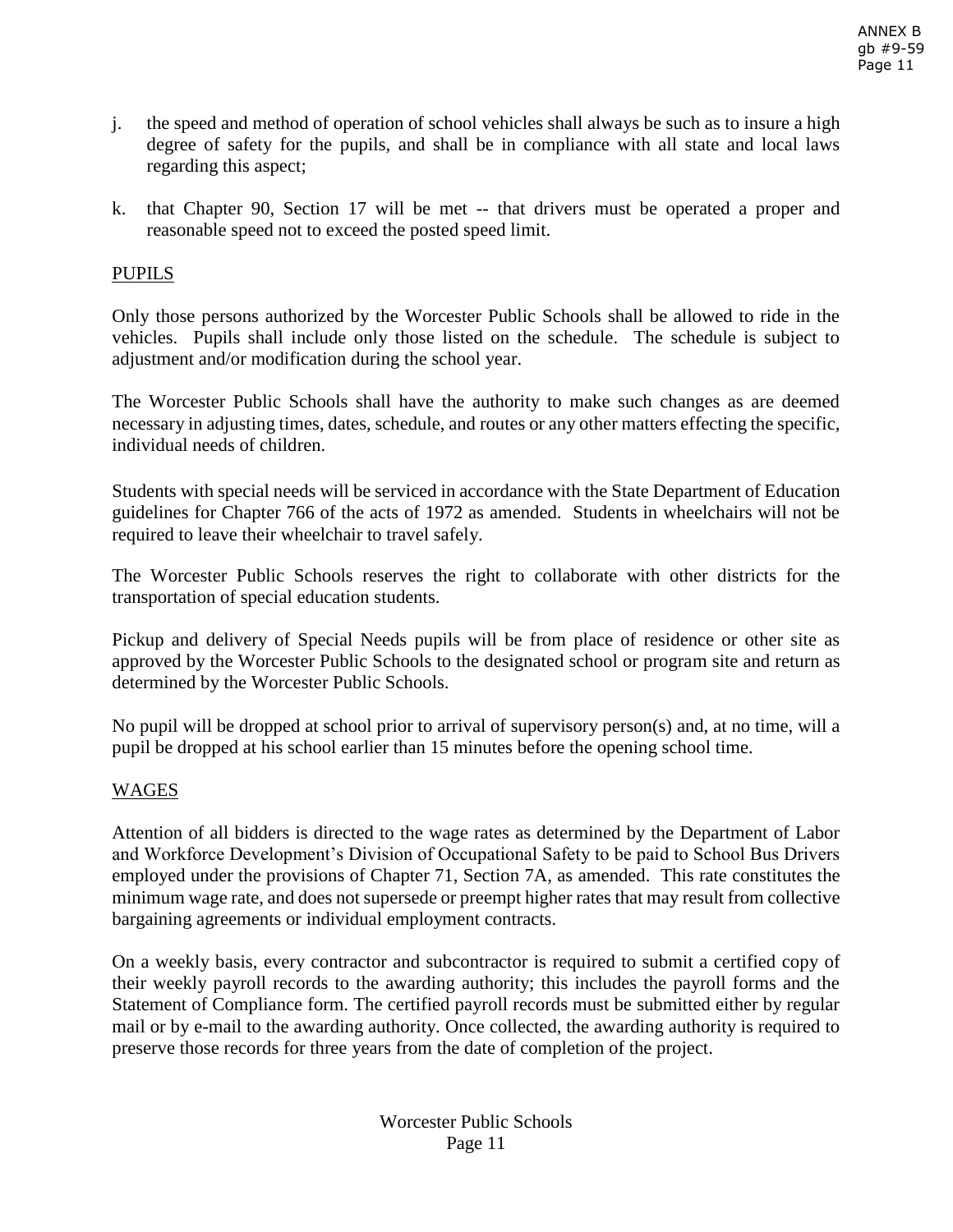#### FUEL ADJUSTMENT

The Worcester Public Schools shall establish a starting price for fuel of \$3.00 per gallon. The basis of the fuel adjustment computation will be the average daily price (school session days) for fuel paid during each month by the City of Worcester plus state and federal taxes if such state and federal taxes are not required to be paid by the City of Worcester at the time the fuel adjustment computation is made. This shall be the base price for the purpose of determine the fuel adjustment calculation.

The fuel consumption rate standards will be as follows:

1. All Vehicles (Large, Mid-Size, and Wheelchair) 8 miles per gallon

Fuel adjustment calculation applies to regular home-to-school and summer school routes only.

The fuel adjustment shall be calculated semi-annually by the Worcester Public Schools and the contract amount paid to the Contractor will be adjusted accordingly by multiplying the base price times the total route mileage for all vehicles divided by the appropriate fuel consumption standard. For the purpose of this calculation, only "live miles" will be used based upon the routing software of the Worcester Public Schools.

Any fuel adjustment will be invoiced separately.

### PAYMENTS

Payments will be made monthly for Worcester Public School transportation services based upon the Contractor's rendering an invoice weekly. Said invoices shall be emailed to the Worcester Public Schools Director of Transportation and will include:

- a. a summary of daily cost based upon bid price per vehicle type,
- b. an itemized listing of vehicles actually used, indicating vehicle type, schools served,
- c. totals of the number of vehicles of each type actually used each day.
- d. certified payroll records in accordance with Massachusetts Prevailing Wage laws.

There will be no billing for services on those days when the Contractor is notified by 5:30 AM that school is canceled for the entire day.

The Worcester Public Schools will provide the Contractor a billing summary sheet for each billing cycle that must be accurately completed and submitted with each invoice in order for payments to be processed.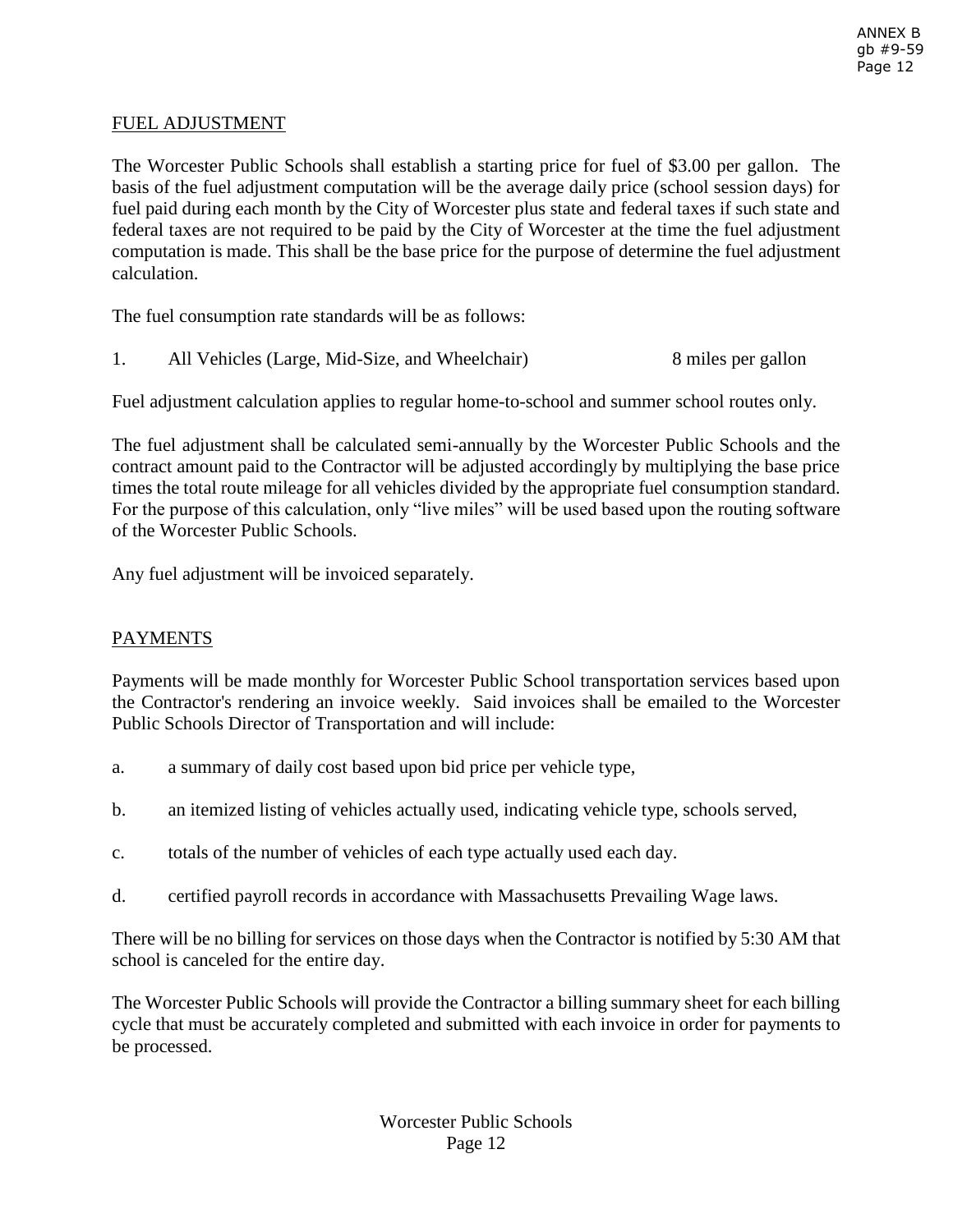The lack of bus monitor coverage on any trip will reduce the daily bus cost charge for the specific bus to the Worcester Public Schools by one-half (1/2). The Contractor will provide the Director of Transportation of the Worcester Public Schools upon request with sufficient evidence that coverage was provided on all trips (such as payroll records or day sheets).

## ROUTING

The Worcester Public Schools shall provide the Contractor in a timely fashion with a listing of all bus routes, vehicle assignments, stopping places, and time schedules for each school. The Worcester Public Schools reserves the right to alter any of the aforementioned routes and schedules at any time for any reason, with due notice supplied to the Contractor for implementation of the changes. It will be the responsibility of the Contractor to provide the bus service as specified by the Worcester Public Schools, and to communicate promptly any problems or difficulties encountered in the implementation of the specified bus routes and schedules.

Time schedules and stopping places on all routes developed by the Worcester Public Schools shall be documented on forms. Regular buses shall be run on schedule and shall not be required to wait for pupils. Special Education buses shall run on a schedule and are required to wait a minimum of two (2) minutes in picking up a pupil.

A copy of the specific bus route shall be maintained in an up-to-date condition in each bus for ready reference by the driver.

During the 2020-2021 school year, the Worcester Public Schools are expected to employ the following buses:

> 84 large vehicles 31 mid-size vehicles 20 wheelchair vehicles

In addition, charter school transportation may additional days beyond the regular school year schedule utilizing ten large buses.

Special Education programs has required 13 midsize and 20 wheelchair vehicles for summer school programming consisting for approximately twenty additional days.

The total number of buses used during the duration of this contract is not expected to exceed the following yearly:

> 84 large vehicles 31 mid-size vehicles 21 wheelchair vehicles

The actual number of buses used is subject to change based on the policies of Worcester School Committee, changes to any state or federal regulations regarding student transportation, the number of eligible students, and availability of funding. The Worcester Public Schools reserves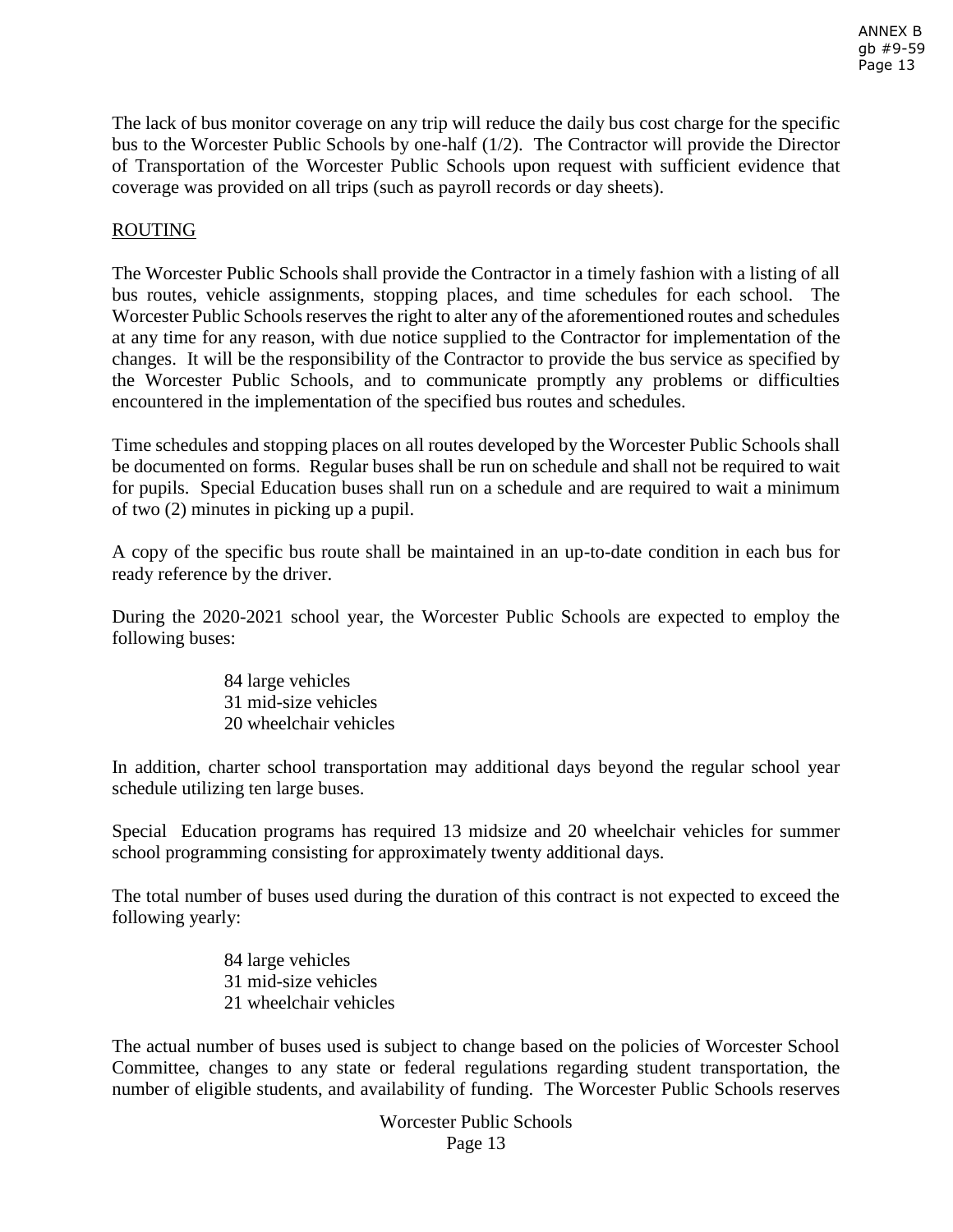the right to add or delete from these numbers of vehicles as the Worcester Public Schools deems is the best interest of the Worcester Public Schools. Additions or deletions in the number of contracted vehicles will be at the same prices as in the base bid for the appropriate vehicle.

The successful bidder shall be responsible to have all drivers on all routes drive a school bus over their routes not less than once during the week prior to school opening. During these pre-opening runs, the driver shall follow the routes exactly as listed on the routing documents supplied by the Worcester Public Schools to the successful bidder. The drivers shall stop the bus at all listed pickup and discharge points on the route and be thoroughly familiar with the location of streets, stops, schools, etc.

The Contractor shall arrive at the respective schools with the pupils prior to the designated starting time. No pupil will be dropped at school prior to arrival of supervisory person(s) and, at no time, will a pupil be dropped at school earlier than 15 minutes before the opening school time.

The Contractor shall arrive at the designated schools no sooner than 15 minutes prior to school dismissal time for the pupils' return trip home. The Contractor shall comply with the above, except for unusual circumstances beyond such environmental events that are beyond human control, such as the weather or other natural events. In the event such unusual circumstances should occur, for either AM or PM schedules, the Contractor shall immediately notify the affected school or schools and the Director of Transportation.

# **OTHER**

The requirements of the Worcester Public Schools contained herein will supersede any corporate/company policy of the Contractor.

The Contractor shall agree to disclose to the Worcester Public Schools the ownership and management organization proposed for the Worcester Public Schools Bus Contract. Such management and staff organization shall have the approval of the Worcester Public Schools.

If for any reason, scheduled vehicles cannot be operated, the Contractor agrees to provide, without additional charges, suitable insured transportation in place thereof. In the event the Contractor is unable or does not furnish all contracted transportation on such day or days, or if it appears unlikely, in the opinion of the Superintendent, that all such transportation can be provided, then the Worcester Public Schools may hire a bus, buses, or any type of vehicle for such time as is necessary and charge the cost thereof to the Contractor and he shall pay same.

The Contractor agrees that any bus that is 15 minutes or more late in its assigned routing of pickup stops and/or 15 minutes or more late on arrival time to school will result in having credit taken for 50% of the full contract price for that bus on that day for any morning routes that are late or do not operate and 50% of the full contract price for that bus on that day for any afternoon routes that are late or do not operate. Full credit will be issued for a bus which does not perform its scheduled runs on any given day. At no time shall the Contractor combine or substitute routes without the prior approval of the Director of Transportation of the Worcester Public Schools or designee. Any deviation from a scheduled run is considered non-performance and a full credit will be taken.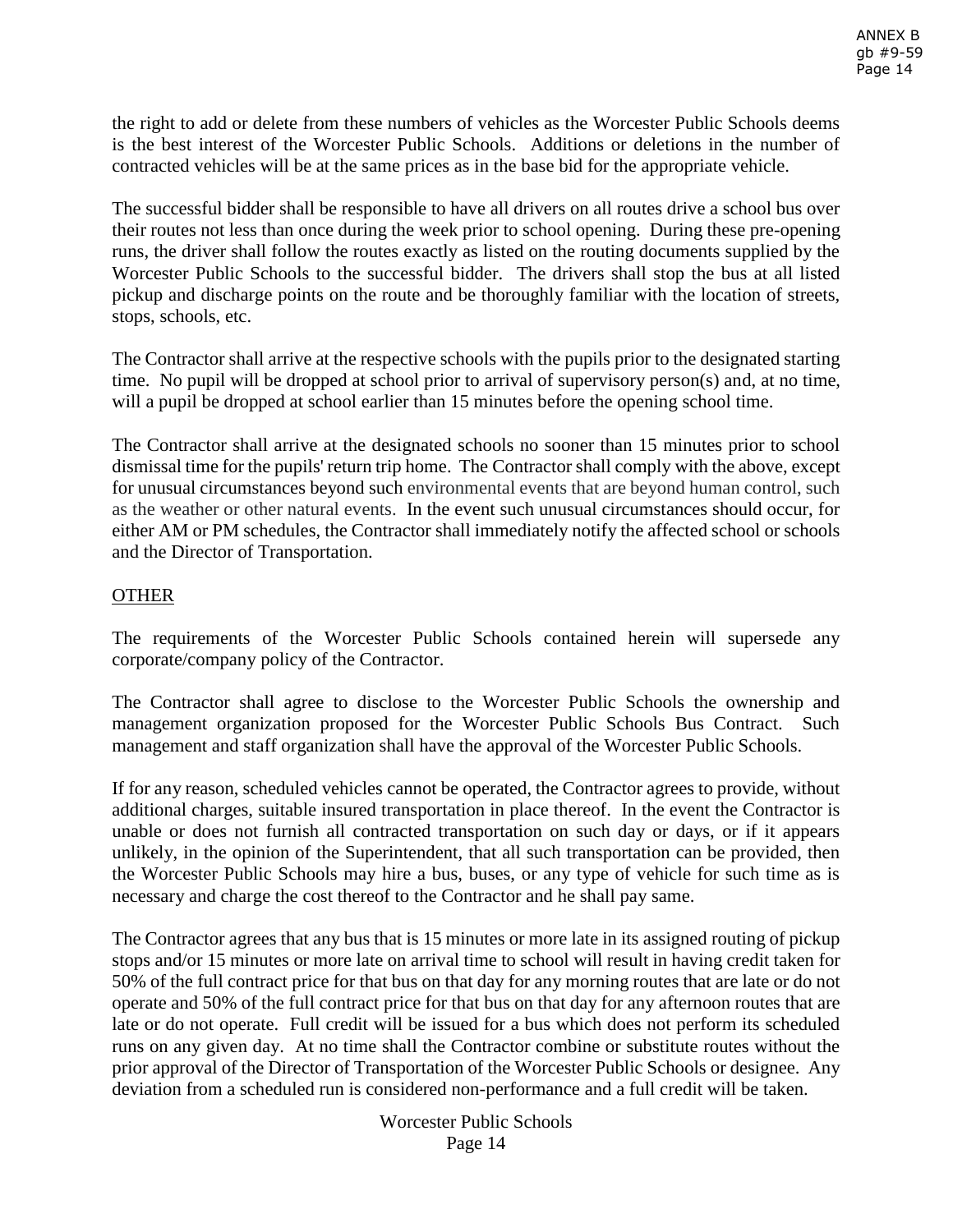The bidder agrees that on each school day when school is kept for one session or any portion of a day, he will have appropriate transportation ready at the school premises at the time set by the Worcester Public Schools.

In the event of an individual school emergency, a minimum of five (5) 71-passenger buses, a minimum of five (5) mid-size and at least two (2) wheelchair buses will be available within thirty (30) minutes to accomplish the evacuation of students as specified in the individual school crisis response plan.

The Contractor shall report, immediately by phone after its occurrence, to the Superintendent of Schools or assigned designee, any event or circumstance which causes unavoidable delay or in any way interferes with the strict performance of the agreement. A formal written report of such accident, event, or circumstance must be submitted within 24 hours to the Superintendent or assigned designee.

The Contractor shall pay the cost of obtaining alternative contract services to transport students in the event that any routes cannot be served due to the unavailability of drivers or buses.

The contract entered into between the City of Worcester and the successful bidder shall not be assigned nor assignable by way of subcontract or otherwise, unless or until the Worcester Public Schools shall have first assented thereto in writing.

In the event of a negligent failure, for five (5) consecutive days, to transport pupils as herein provided, this contract may be terminated by the Worcester Public Schools, or its legal representatives, by notice in writing, given to the Contractor, or it's legal representatives or assignee, of its intention to terminate this contract, and after three (3) days said notice shall constitute termination of this contract and the Worcester Public Schools shall not be liable for any service rendered under this contract for any part of the month when said services ceased or failed to be rendered, according to the terms thereof, and the Contractor shall be liable for all other damages suffered by the Worcester Public Schools as a result of the termination of the contract.

In addition to the right to terminate for the neglect of the contractor referenced above, it is understood that upon ten (10) days' notice the School Committee, in its sole discretion, may terminate the contract, or eliminate any number of vehicles, trips, and/or routes which therefore may have been in effect. Such termination or elimination of vehicles, trips and/or routes shall not result in any cost or liability to the Worcester Public Schools.

In the event that school is canceled for a part of the day, the Contractor, upon one (1) hour's notification, shall be required to provide student transportation.

The Contractor will have installed and maintained, at the Contractor's expense, a direct, two private telephone lines (one for regular education transportation and one for special education transportation), in order to provide immediate and continuous communication between the office of the Contractor's local manager and the Director of Transportation or designee for the Worcester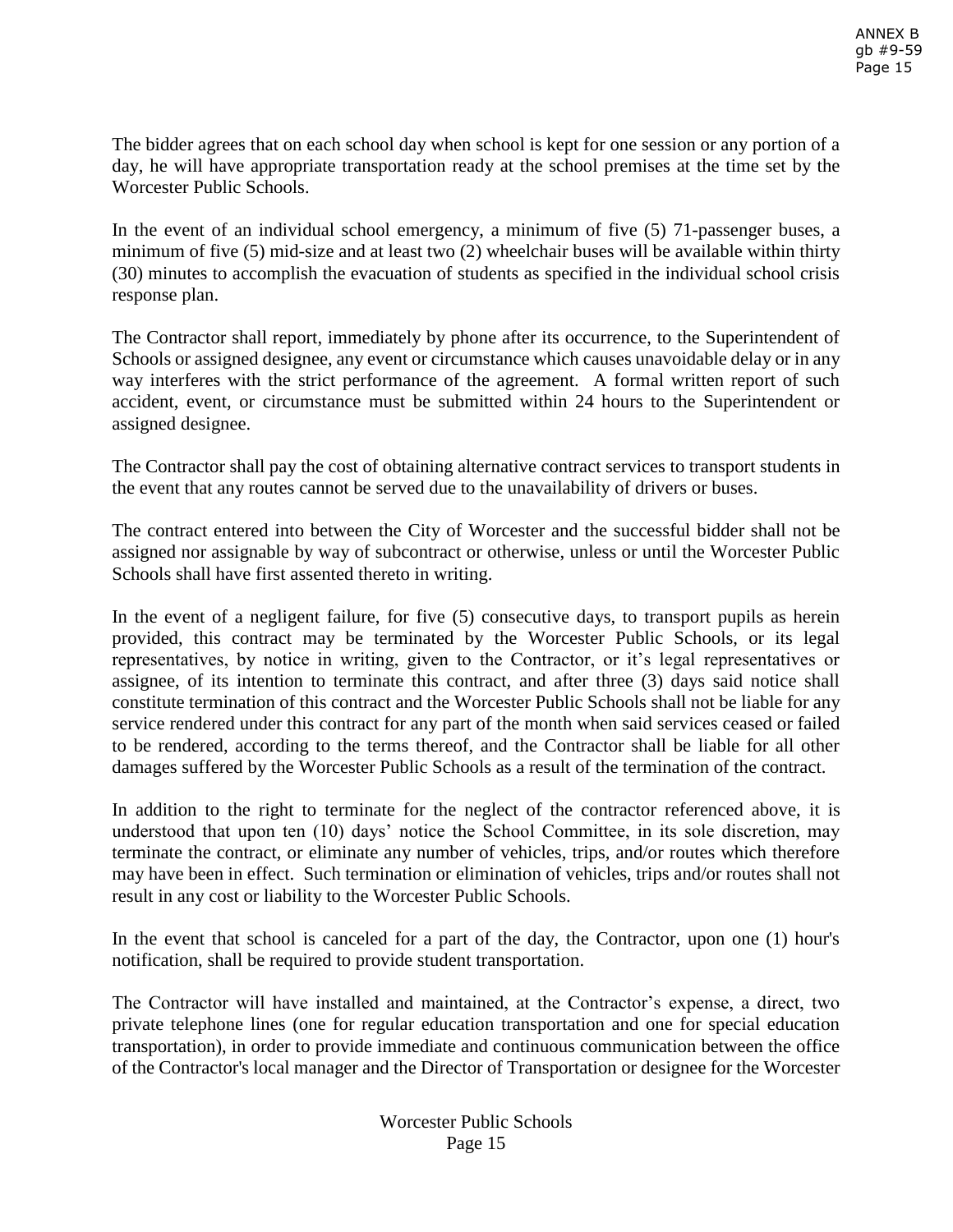Public Schools. The Contractor will also maintain a second local telephone line for the term of the contract dedicated to receiving complaints or answering the questions of citizens.

The Contractor must be reachable by telephone at all times buses are used in connection with this contract.

The Contractor agrees to indemnify and to hold the City of Worcester, the School Committee, and School Administration harmless from any and all claims for damages arising out of bodily injury to or death of any person or persons, and for all claims for damages arising out of injury to or destruction of property caused by accident resulting from the use of implements, equipment or labor used in the performance of the contract or from neglect, default or omission, or want of proper care, or misconduct including intentional acts and torts on the part of the Contractor or any one of its employees, agents, or servants during the execution of the contract.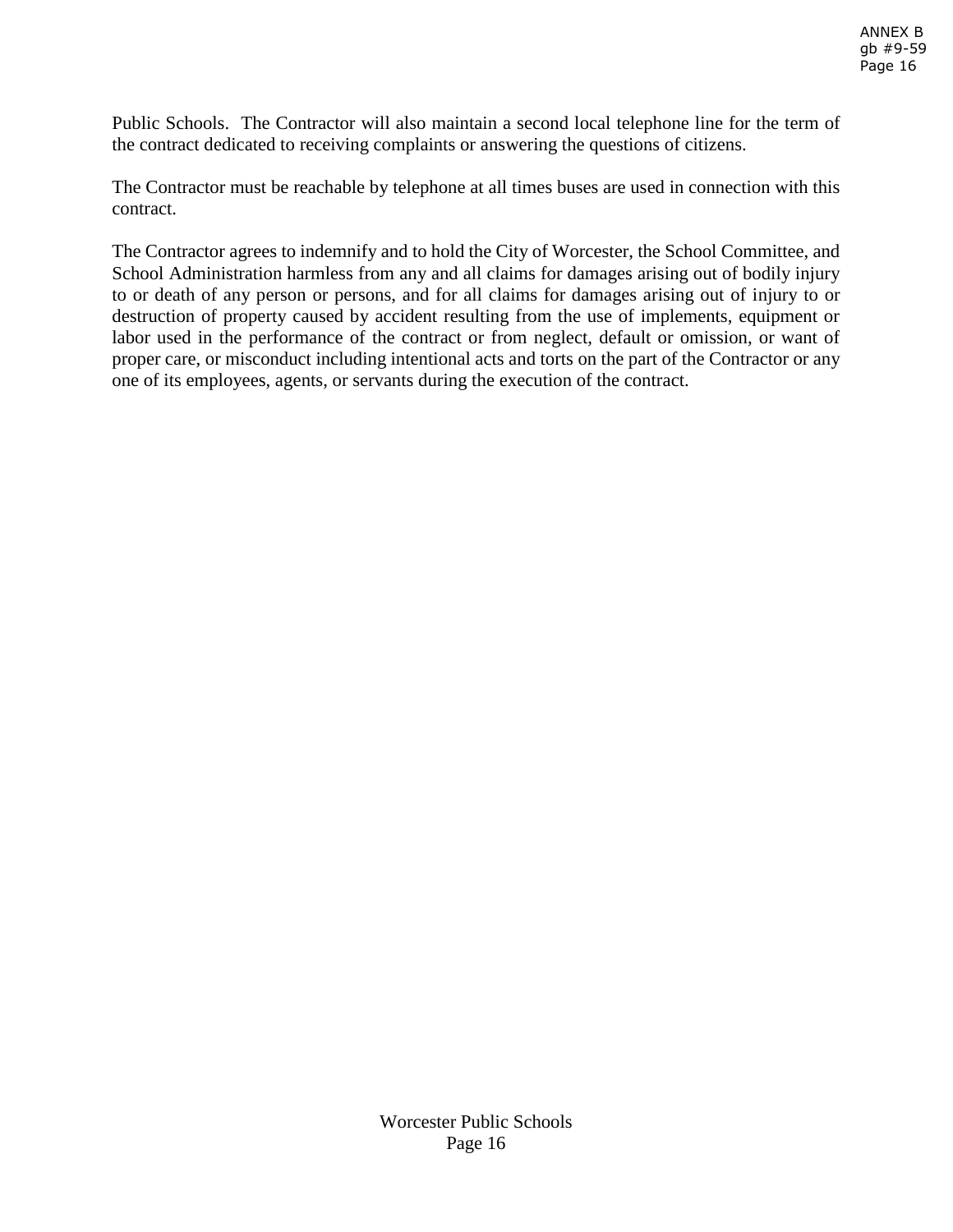# Service Credits for Non-Compliance

| Page           | <b>Section / Item</b>         | <b>Schedule</b> | <b>Credit Amount &amp; Frequency</b>                          |
|----------------|-------------------------------|-----------------|---------------------------------------------------------------|
| 2              | <b>Insurance Certificates</b> | By July 1       | Current annual large vehicle per day charge for each          |
|                |                               | annually        | workday of non-compliance                                     |
| 4              | Age of Vehicles               |                 | 20% of the per day bus cost (based on the non-                |
|                |                               |                 | compliant bus category) per day out of compliance             |
| 5              | Non-Working heaters           |                 | 20% of the per day bus cost (based on the non-                |
|                | or Air Conditioning           |                 | compliant bus category) per day out of compliance             |
| 5              | <b>Integrated Child</b>       |                 | 20% of the per day bus cost (based on the non-                |
|                | Restraint                     |                 | compliant bus category) per day out of compliance             |
| 5              | Vehicle ID/Markings           |                 | 20% of the per day bus cost (based on the non-                |
|                |                               |                 | compliant bus category) per day out of compliance             |
| 5              | Drop-down Chains              |                 | 20% of the per day bus cost (based on the non-                |
|                |                               |                 | compliant bus category) per day out of compliance             |
| 5              | <b>Heated Exterior</b>        |                 | 20% of the per day bus cost (based on the non-                |
|                | Mirror                        |                 | compliant bus category) per day out of compliance             |
| 6              | Child Check System            |                 | 20% of the per day bus cost (based on the non-                |
|                |                               |                 | compliant bus category) per day out of compliance             |
| 6              | <b>High Visibility</b>        |                 | 20% of the per day bus cost (based on the non-                |
|                | Seatbelts or covers           |                 | compliant bus category) per day out of compliance             |
| 6              | Vehicle Inventory             | Per             | Current annual large vehicle per day charge for each          |
|                |                               | Schedule        | workday of non-compliance                                     |
|                |                               | listed          |                                                               |
| 6              | <b>On-Street Parking</b>      |                 | Current annual vehicle per day charge for each                |
| $\overline{7}$ | Video System                  |                 | occurrence.<br>20% of the per day bus cost (based on the non- |
|                |                               |                 | compliant bus category) for each day of non-working           |
|                |                               |                 | videos (including all views, sound, and misaimed              |
|                |                               |                 | cameras)                                                      |
| $\overline{7}$ | <b>GPS</b> System             |                 | 20% of the per day bus cost (based on the non-                |
|                |                               |                 | compliant bus category) per day out of compliance of          |
|                |                               |                 | working GPS System                                            |
| $\overline{7}$ | Full Time                     |                 | \$400 per day a full time representative assigned to          |
|                | Representative(s)             |                 | Worcester terminal not onsite in Worcester on an              |
|                |                               |                 | operating school day                                          |
| 8              | Driver List and               | August 1        | 25% of the per day bus cost (based on the non-                |
|                | <b>Medical Records</b>        | annually        | compliant bus category) per day out of compliance             |
| 8              | Training                      | Annually        | 25% of the per day bus cost (based on the non-                |
|                |                               | before first    | compliant bus category) per driver or monitor per day         |
|                |                               | day of          | out of compliance with this section                           |
|                |                               | school          |                                                               |
| 8              | Driver List                   |                 | \$25 per day for each day list is out of compliance           |
| 9              | Photo $ID - Visible$ and      |                 | 25% of the per day bus cost (based on the non-                |
|                | <b>Safety Vest</b>            |                 | compliant bus category) per day per employee that is          |
|                |                               |                 | out of compliance with this section                           |
| 9              | On Board Evaluation           |                 | 25% of the per day bus cost (based on the non-                |
|                |                               |                 | compliant bus category) per day per employee that is          |
|                |                               |                 | out of compliance with this section                           |